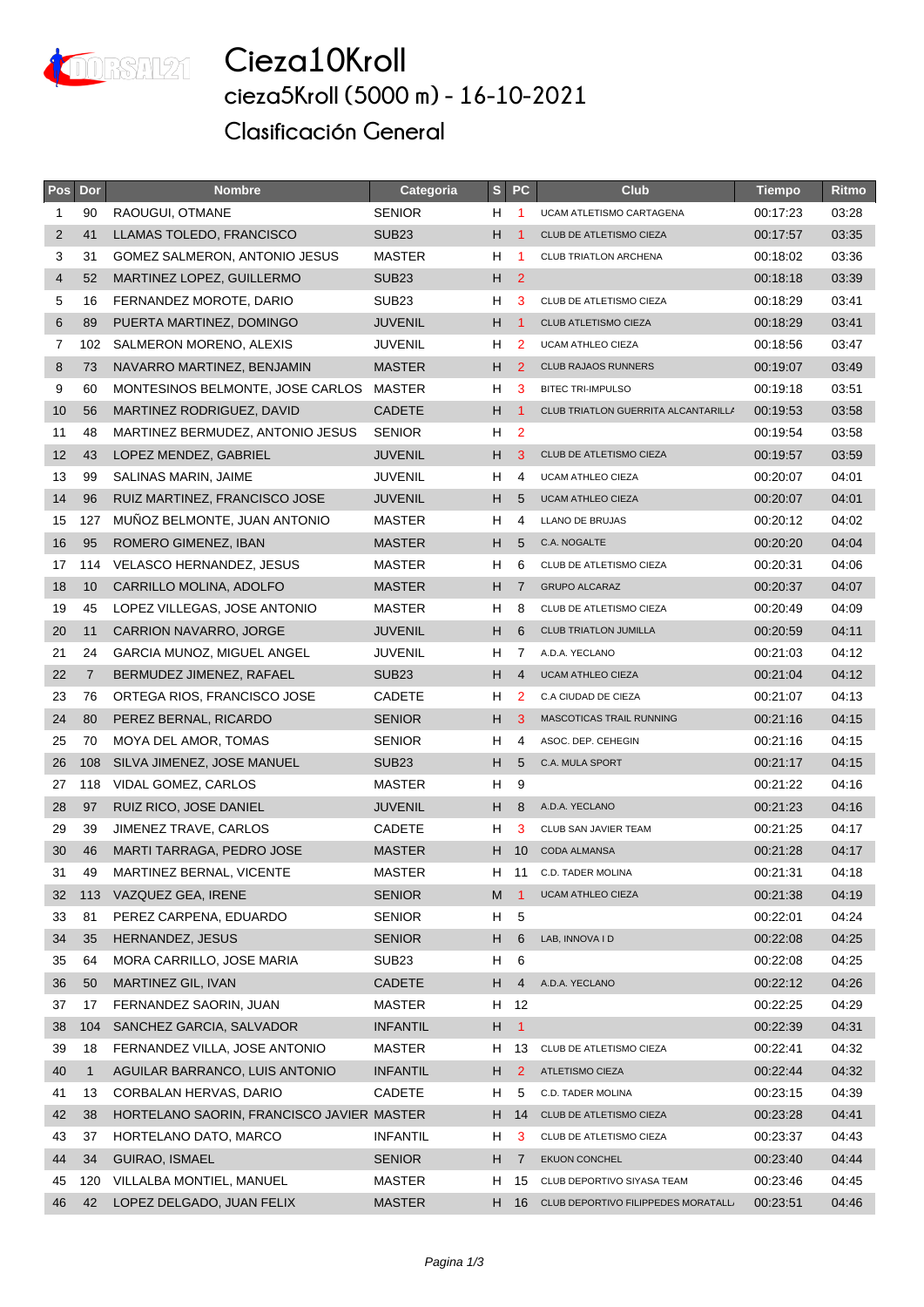

**Cieza10Kroll cieza5Kroll (5000 m) - 16-10-2021 Clasificación General**

| <b>Pos</b> | Dor            | <b>Nombre</b>                            | Categoria         | S              | <b>PC</b>       | <b>Club</b>                       | <b>Tiempo</b> | Ritmo |
|------------|----------------|------------------------------------------|-------------------|----------------|-----------------|-----------------------------------|---------------|-------|
| 47         | 3              | ALMARCHA SANCHEZ, ANGEL                  | <b>SENIOR</b>     | H 8            |                 |                                   | 00:23:59      | 04:47 |
| 48         | 93             | RODRIGUEZ VALERO, JOSE PASCUAL           | <b>SENIOR</b>     | H.             | 9               | LEOPARDOS DE LA ATALAYA           | 00:24:08      | 04:49 |
| 49         | 94             | RODRIGUEZ VALERO, GUILLERMO              | SUB <sub>23</sub> | H              | 7               | LEOPARDOS DE LA ATALAYA           | 00:24:17      | 04:51 |
| 50         | 83             | PEREZ GUIRAO, PABLO                      | SUB <sub>23</sub> | H.             | 8               |                                   | 00:24:19      | 04:51 |
| 51         | 44             | LOPEZ MENDEZ, PURIFICACION               | SUB <sub>23</sub> | м              | -1              | CLUB DE ATLETISMO CIEZA           | 00:24:20      | 04:52 |
| 52         | 67             | MORENO QUIJADA, ALVARO                   | <b>INFANTIL</b>   | H.             | $\overline{4}$  | <b>VIVE CIEZA</b>                 | 00:24:44      | 04:56 |
| 53         | 33             | GUARDIOLA MONDEJAR, SANTIAGO             | <b>INFANTIL</b>   | H              | 5               | <b>UCAM ATHLEO CIEZA</b>          | 00:25:00      | 05:00 |
| 54         | 101            | SALMERON LUCAS, PEDRO                    | <b>MASTER</b>     |                | H 17            |                                   | 00:25:29      | 05:05 |
| 55         | 23             | GARCIA MUNOZ, ALONSO                     | CADETE            | H              | 6               | A.D.A. YECLANO                    | 00:25:30      | 05:06 |
| 56         | 40             | JIMENEZ TRAVE, RAFAEL                    | <b>MASTER</b>     |                | H 18            |                                   | 00:25:31      | 05:06 |
| 57         | 66             | MORENO GOMEZ, JOSE                       | MASTER            | H              | - 19            |                                   | 00:25:33      | 05:06 |
| 58         | 86             | PEREZ TORMO, IRIS                        | <b>INFANTIL</b>   | M              | $\overline{1}$  | <b>UCAM ATHLEO CIEZA</b>          | 00:26:14      | 05:14 |
| 59         | 85             | PEREZ PUERTAS, JUAN LUIS                 | MASTER            | H              | 20              | DEMONIOS DE LA MONTANA TRAIL CLUB | 00:26:16      | 05:15 |
| 60         | 47             | MARTINEZ GONZALEZ, CARLA                 | <b>INFANTIL</b>   | M              | $\overline{2}$  | <b>ADA YECLANO</b>                | 00:26:38      | 05:19 |
| 61         | 106            | SANTAMARIA GOMEZ, DAVID                  | <b>SENIOR</b>     |                | H 10            |                                   | 00:26:50      | 05:22 |
| 62         | $\overline{2}$ | AGUILAR PEREZ, MARIA DEL MAR             | <b>SENIOR</b>     | M              | $\overline{2}$  |                                   | 00:26:53      | 05:22 |
| 63         | 74             | NICOLAS VIDAL, ALEJANDRO                 | MASTER            | H.             | 21              |                                   | 00:27:01      | 05:24 |
| 64         | 19             | GABALDON MARTINEZ, FRANCISCO JOSE SENIOR |                   | H.             | 11              | LEOPARDOS DE LA ATALAYA           | 00:27:18      | 05:27 |
| 65         | 103            | SANCHEZ FERNANDEZ, ELENA                 | SUB <sub>23</sub> | м              | 2               | CLUB DE ATLETISMO CIEZA           | 00:27:29      | 05:29 |
| 66         | 53             | MARTINEZ LOPEZ, MARIA                    | SUB <sub>23</sub> | M              | 3               | CLUB DE ATLETISMO CIEZA           | 00:27:36      | 05:31 |
| 67         | 98             | SALINAS HURTADO, ANTONIO                 | MASTER            | H              | 22              | <b>ALMADENES TRAIL</b>            | 00:27:41      | 05:32 |
| 68         | 58             | <b>MONGE CORREDOR, JULIA</b>             | <b>SENIOR</b>     | M              | $\mathbf{3}$    |                                   | 00:27:54      | 05:34 |
| 69         | 21             | GARCIA BERAL, MAGDALENA                  | MASTER            | м              | $\overline{1}$  |                                   | 00:28:09      | 05:37 |
| 70         | 65             | MORCILLO BUITRAGO, SERGIO                | <b>SENIOR</b>     | H.             | 12              | <b>INDEPENDIENTE</b>              | 00:28:16      | 05:39 |
| 71         | 36             | HOOGEVENTERINK, GEM                      | <b>SENIOR</b>     | H              | 13              |                                   | 00:29:07      | 05:49 |
| 72         | 84             | PEREZ LOPEZ, MARTA                       | <b>SENIOR</b>     | M              | $\overline{4}$  | C.A. CUATRO SANTOS                | 00:29:17      | 05:51 |
| 73         | 59             | MONTESINOS, SOLE                         | <b>SENIOR</b>     | М              | -5              |                                   | 00:29:27      | 05:53 |
| 74         | 22             | GARCIA CARPENA, ANTONIO                  | <b>MASTER</b>     |                | H 23            | <b>TPF TEAM</b>                   | 00:29:29      | 05:53 |
| 75         | 124            | PENALVA MARIN, MARIA SOLEDAD             | <b>MASTER</b>     | м              | $\overline{2}$  | <b>CIEZA TRAIL</b>                | 00:29:33      | 05:54 |
| 76         | 122            | BASTIDA RAMON, JUAN CARLOS               | <b>MASTER</b>     | H.             | 24              | <b>CIEZA TRAIL</b>                | 00:29:34      | 05:54 |
| 77         | 68             | <b>MOROTE MORCILLO, RUBEN</b>            | <b>MASTER</b>     | H.             |                 | 25 ALMADENES TRAIL                | 00:29:37      | 05:55 |
| 78         | 9              | BERNAL LUCAS, JOSE MANUEL                | <b>MASTER</b>     | H.             | 26              | DEMONIOS DE LA MONTANA TRAIL CLUB | 00:29:38      | 05:55 |
| 79         | 79             | PENALVER INGLES, CELIA                   | <b>SENIOR</b>     | м              | 6               | - NINGUNO / INDEPENDIENTE -       | 00:29:58      | 05:59 |
| 80         | 8              | BERNAL, MARIA                            | <b>SENIOR</b>     | M <sub>7</sub> |                 |                                   | 00:30:18      | 06:03 |
| 81         | 125            | BUTRAGUO AYALA, ANTONIO                  | MASTER            | H.             | 27              | <b>CIEZA TRAIL</b>                | 00:30:21      | 06:04 |
| 82         | 126            | LOPEZ LUCAS, ELVIRA                      | <b>MASTER</b>     | M              | $\mathbf{3}$    | <b>CIEZA TRAIL</b>                | 00:30:21      | 06:04 |
| 83         | 55             | MARTINEZ RODRIGUEZ, NATALIA              | <b>SENIOR</b>     | М              | 8               |                                   | 00:30:32      | 06:06 |
| 84         | 6              | BELANDO CUERDA, CHRISTIAN                | <b>JUVENIL</b>    | Н.             | 9               | <b>RAJAOS RUNNERS</b>             | 00:30:41      | 06:08 |
| 85         | 91             | REGO BESTILLEIRO, ISMAEL                 | MASTER            | H,             | 28              | - NINGUNO / INDEPENDIENTE -       | 00:30:46      | 06:09 |
| 86         | 29             | GOMARIZ, ALICIA                          | <b>MASTER</b>     | ${\sf M}$      | $\overline{4}$  |                                   | 00:30:47      | 06:09 |
| 87         | 63             | MOPYA DE GEA, TOMAS                      | MASTER            | H              | 29              | A.D. CEHEGIN ATLETISMO            | 00:30:49      | 06:09 |
| 88         | 57             | MINANO BLEDA, MELBA                      | <b>MASTER</b>     | M              | $5\phantom{.0}$ | <b>OJE</b>                        | 00:30:51      | 06:10 |
| 89         | 77             | ORTIZ ANGOSTO, ESPERANZA                 | MASTER            | м              | 6               |                                   | 00:31:31      | 06:18 |
| 90         | 4              | BARRANCOS GARCIA, ANA                    | <b>MASTER</b>     | M              | $\overline{7}$  | RAJAOS RUNNERS                    | 00:31:35      | 06:19 |
| 91         | 14             | <b>CUARTERO MARTINEZ, SONIA</b>          | <b>SENIOR</b>     | М              | 9               |                                   | 00:31:38      | 06:19 |
| 92         | 61             | MONTESINOS GARCIA, JOSE                  | <b>MASTER</b>     |                | H 30            |                                   | 00:31:52      | 06:22 |